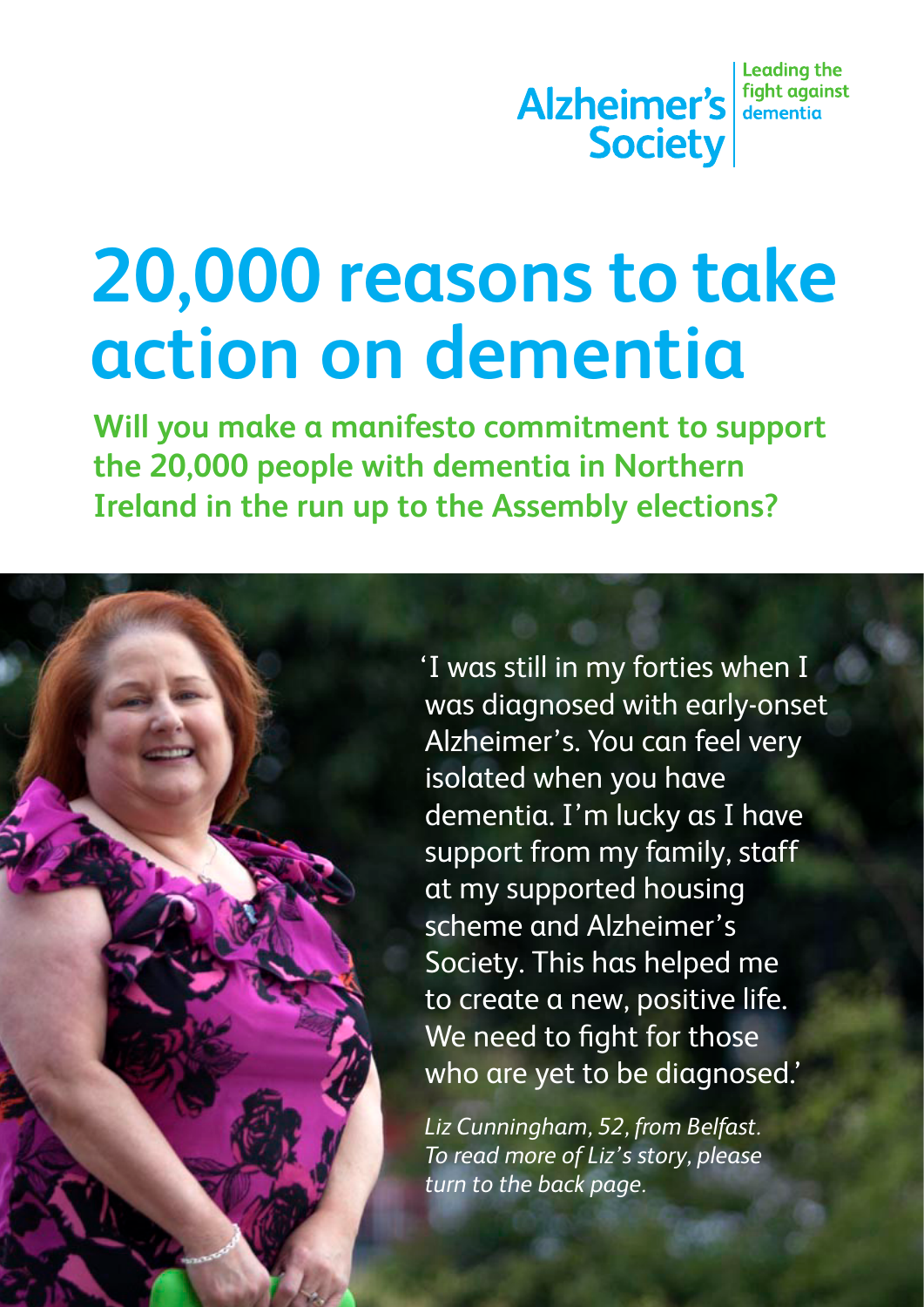# **Isolated. Alone. Denied the health and social care they need.**

This is still the experience of too many people with dementia and those who care for them right across Northern Ireland.

# **What is dementia?**

Dementia is a serious, complex and progressive condition caused by diseases of the brain for which we don't yet have a cure. It can impair a person's memory, and their ability to think things through, carry out everyday tasks and live independently.

People can live well with dementia if they have the information, support and skilled care they need. And if they receive a timely diagnosis – which is essential.

**Reasons to take action on dementia**

**Too few people are getting the diagnosis they need.**

There are around 20,000 people with dementia in Northern Ireland, but only three out of five (63%) have a formal diagnosis.

#### **Across the UK, £26 billion a year is spent on dementia.**

Families and carers shoulder two thirds of that cost. Dementia is a health and care challenge we must address.

**Support services in the community are inadequate.**

Millions of pounds of taxpayers' money is squandered when people with dementia are stranded in hospital as a result of this.

**People with dementia and carers are being denied their right to skilled dementia support.** They're left to cope alone, without adequate understanding of the condition and its effects.

## **The Assembly Executive must act**

Alzheimer's Society in Northern Ireland is calling for people with dementia to get a prompt diagnosis and support that helps them live well in every care setting, from diagnosis to the end of life.

Please urge your party to include action on dementia in its election manifesto and help take this commitment forward if you are elected.

Prospective candidates for the Northern Ireland Assembly elections can make a huge difference to the lives of people living with dementia in their local area.

Show your constituents that you are ready to take action on dementia during the election campaign by displaying the poster overleaf in a prominent place.